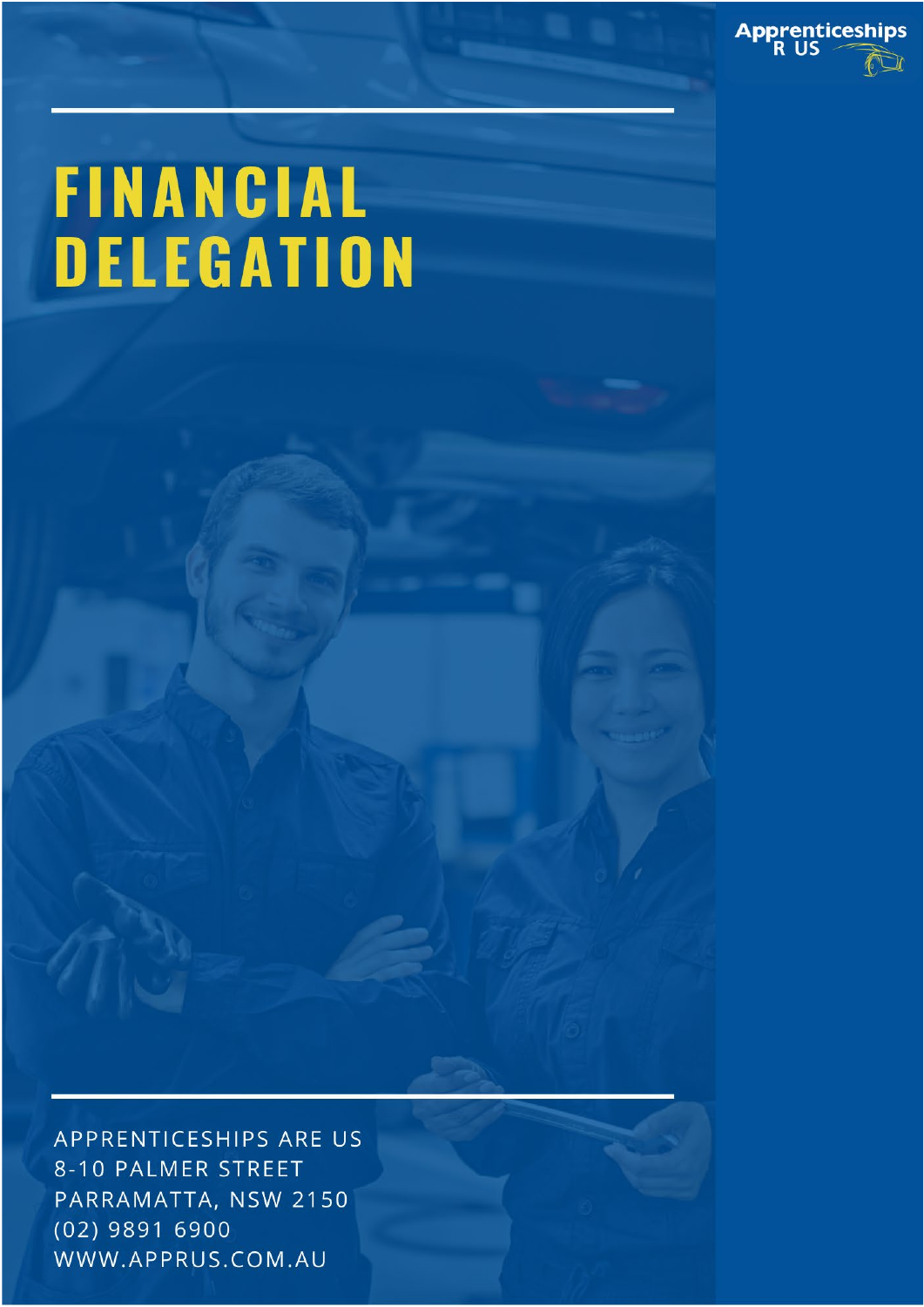The ARU Board is responsible for the governance and management of registered Group Training Organisation being Apprenticeships Are Us in accordance with;

- *I. The National Standards for Group Training Organisations, and*
- *II. Australian Charities and Not-for-Profits Commission Regulation, 2013*

The ARU Board, while retaining ultimate responsibility, may delegate responsibilities to the Chief Executive Officer, any member of the Management and Executive Team or another person or persons as it sees fit. Attached to the right to delegate, the ARU Board has a responsibility to ensure that delegations are being carried out within the requirements of statute and common law and Apprenticeships Are Us own policies. The ARU Board must ensure that adequate risk management processes and internal controls are in place. Appropriate supervision of management by the ARU Board are exercised through a number of mechanisms. The ARU Board receives operational and compliance reports from and through the Managing Director at regular meetings. In some cases the General Manager – Finance & Operations may be established to report to the ARU Board in specific areas of school operations and at particular times. This policy is based on a principle of delegation by exception. Matters not delegated to the Managing Director, Chief Executive Officer or delegated jointly to the General Manager – Finance & Operations and/or any ARU Board subcommittee need to be separately identified, documented and the policy framework underlying the delegation clearly articulated.

Financial delegation is assigned to the position held by a staff member, rather than to the individual who occupies that organisational position. Delegations are hierarchical by design throughout the lines of authority, so that a designated supervisor of a staff member with delegated financial authority must hold at least the equivalent level of financial delegation as the supervised staff member. Financial delegations under authority empower members of the Management and Executive Team and other staff to act autonomously in approving expenditure, and represent a significant responsibility in allocation of the Apprenticeships Are Us financial resources. Staff who accept this responsibility are required to sign a formal delegation authority form, and acknowledge that they have the skill and judgement required to exercise their financial delegation with respect to accountability, care and diligence. These forms are officially recorded and retained during the staff member's term of employment in a position of delegated authority, and cease immediately when the staff member ceases to act in that position or terminates their employment with the School. Delegations relating to expenditure can only be exercised with in approved budgets. A staff member who incurs expenditure which exceed the designated budget limit is personally accountable for that expenditure. Where a Staff Member with delegated financial authority has a Conflict of Interest in respect of an item or area of expenditure, they should decline approving such expenditure, and instead refer the expenditure to their immediate supervisor for approval and authorisation.

Any breach of the financial delegations limits must be reported in the first instance to the School's Finance and Resources Committee. Delegation limits apply to the position even if it is being occupied by a staff member in an acting capacity. All records related to financial delegations are to be kept for a period of seven years.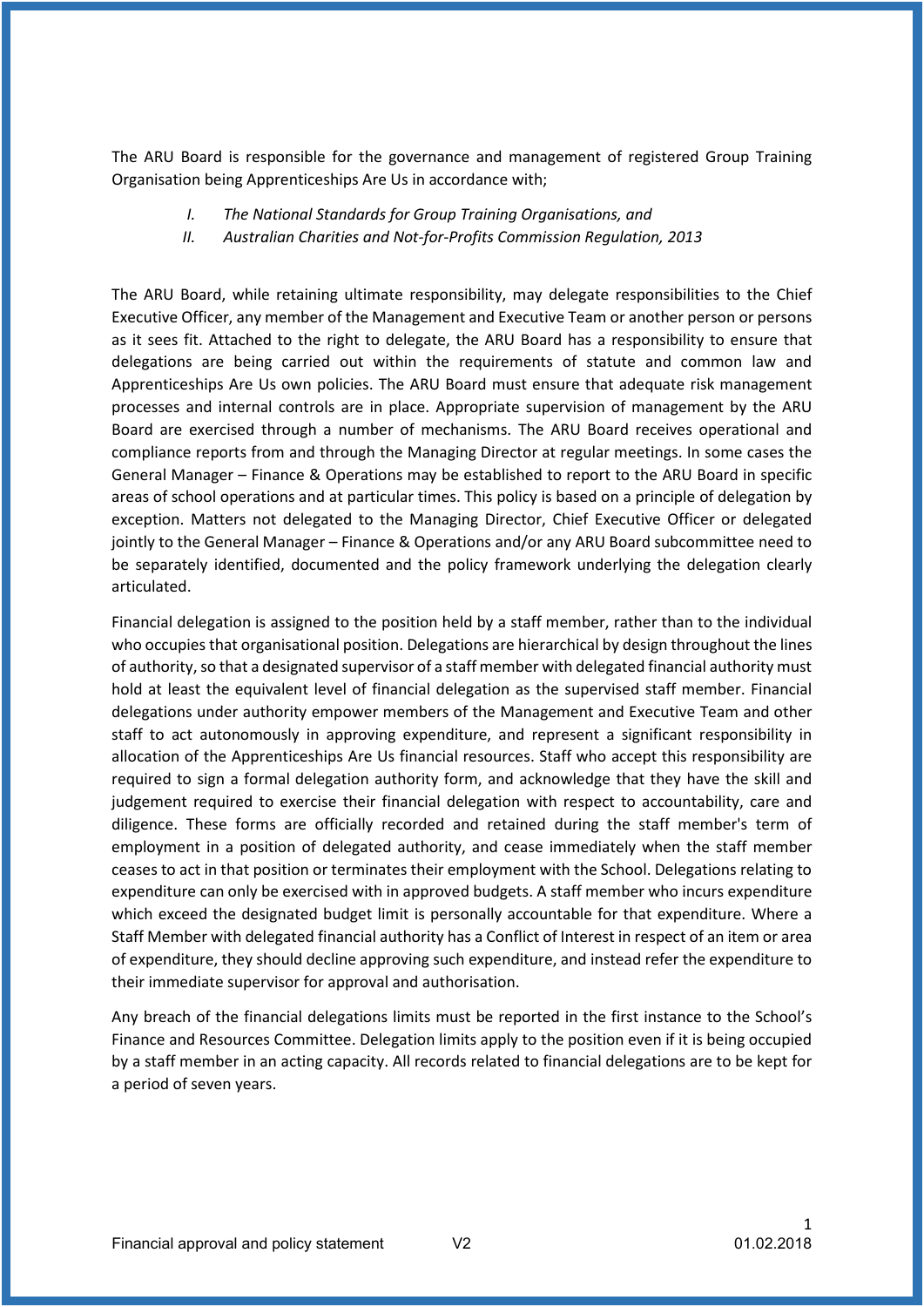## **Financial Delegation**

The General Manager – Finance & Operations via delegation is responsible for the proper financial management of the school within budget and the Principal is closely associated. The General Manager – Finance & Operations prepares the budget with the Chief Executive Officer as well as with the Management and Executive Team's input. This budget is presented by the General Manager – Finance & Operations to the ARU Board who votes on it for approval. The Chief Executive Officer and the General Manager – Finance & Operations can commit to general expenses within the budget or reallocate up to the limit of \$100,000 (excluding Apprentice Payroll, Superannuation and PAYG Withholding payments). For the Management and Executive the approval limit is The Chief Executive Officer manages the entire staff of Apprenticeships Are Us as well as determines and controls all their tasks within their contracts.

The General Manager – Finance & Operations is to confirm all positions put forward are within the budget and to confirm the appropriate band and classification based on credentials. The staff contracts are signed by the Chief Executive Officer. All payments arising within the limit of the financial delegation to the Chief Executive Officer and General Manager – Finance & Operations can be processed by any 2 authorised persons. The General Manager – Finance & Operations has a duty to alert the Board on any significant financial matter or of any expenses that would result in exceeding provisions of any individual budget item.

| <b>Items</b>                                  | <b>Board</b> | <b>Managing Director</b> | <b>Chief Executive</b> | <b>General Manager -</b>        |
|-----------------------------------------------|--------------|--------------------------|------------------------|---------------------------------|
|                                               |              |                          | <b>Officer</b>         | <b>Finance &amp; Operations</b> |
| <b>Budget Proposition</b>                     |              | X                        | X                      | X                               |
| <b>Vote on Budget</b>                         | X            |                          |                        |                                 |
| Enterining into contractual agreement         | X            | X                        | X                      |                                 |
| (Services and Supplies)                       |              |                          |                        |                                 |
| Committing to and renewing                    |              | X                        | X                      |                                 |
| employment contracts                          |              |                          |                        |                                 |
| <b>Contract renewal (services and</b>         |              |                          |                        |                                 |
| supplies) within the budget's                 |              |                          |                        | X                               |
| framework                                     |              |                          |                        |                                 |
| Commitment of expenses within the             |              |                          |                        |                                 |
| budgets framework and threshold limit         |              | X                        | X                      | X                               |
|                                               |              |                          |                        |                                 |
| Commitment of expenses over the               |              |                          |                        |                                 |
| threshold and indicated in the budget         | X            | X                        |                        |                                 |
| and are non-recurring                         |              |                          |                        |                                 |
| Payment of expenses under the                 |              |                          |                        | X                               |
| threshold specified in the budget             |              |                          |                        |                                 |
| Commitment and payment of                     | X            | X                        |                        |                                 |
| exceptional non-budgeted expenses             |              |                          |                        |                                 |
| <b>Preparation of financial accounts</b>      |              |                          |                        | X                               |
| <b>Statement to the Financial Accounts</b>    |              | X                        |                        |                                 |
| <b>Presentation of the financial accounts</b> |              |                          |                        | X                               |
| to the Annual General Meeting                 |              |                          |                        |                                 |

### **Delegated Responsibilities**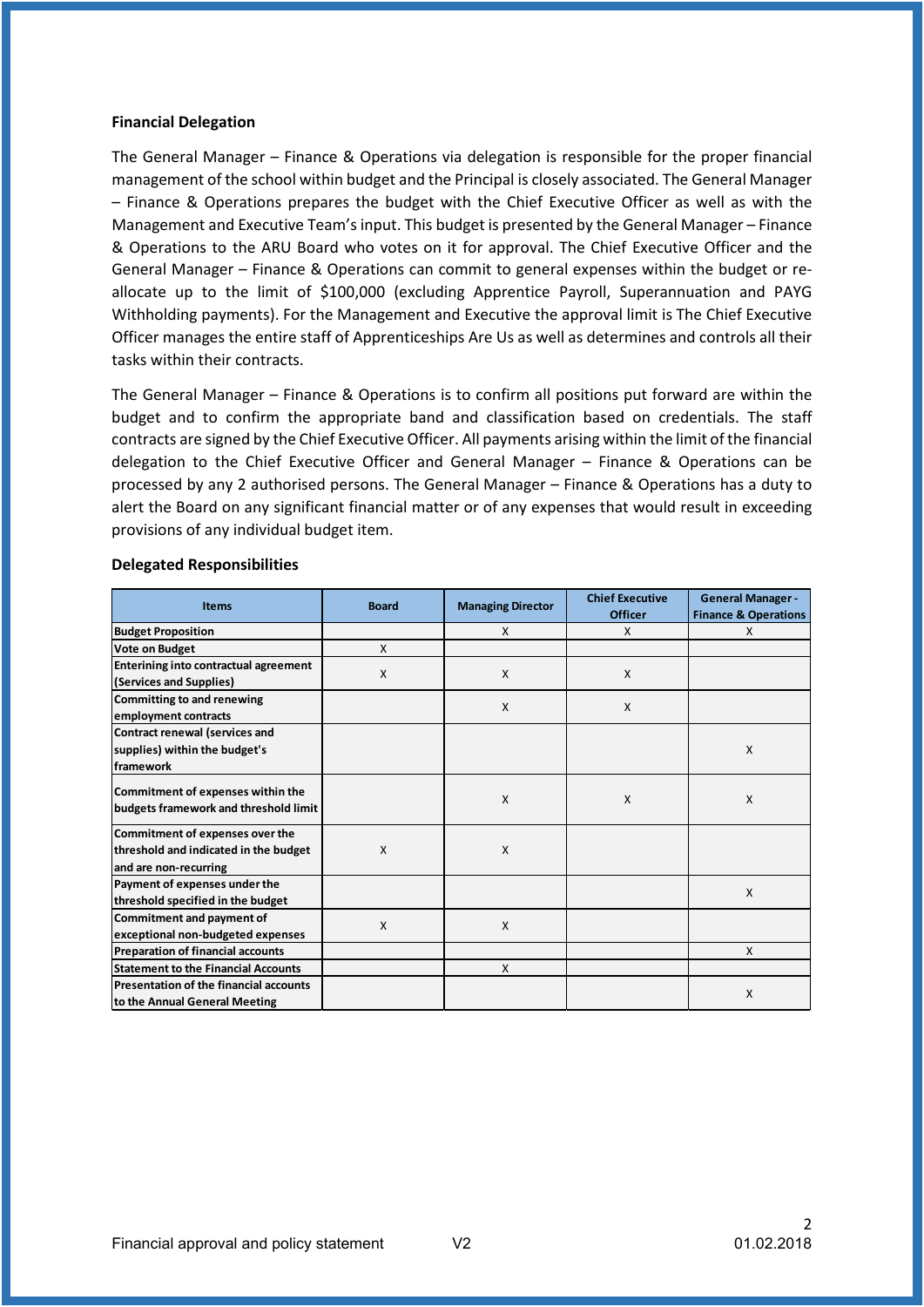# **Delegation Protocol**

| <b>Item</b>         |                               | <b>Activity</b>                                               | <b>Authority</b>                                     |
|---------------------|-------------------------------|---------------------------------------------------------------|------------------------------------------------------|
|                     |                               | Opening and closing bank accounts                             | <b>ARU Board</b>                                     |
|                     | Accounts                      | Authorised signatories to bank                                | Any 2 signatories as                                 |
|                     |                               | accounts                                                      | per financial                                        |
|                     |                               |                                                               | delegation                                           |
|                     |                               |                                                               | Any 2 signatories as                                 |
|                     | Cheques                       | Cheques signing (dual)                                        | per financial                                        |
|                     |                               |                                                               | delegation                                           |
|                     |                               | Holder of Cheques                                             | General Manager -                                    |
|                     | <b>Credit Cards</b>           |                                                               | Finance & Operations                                 |
|                     |                               | Usage of Cards                                                | Management &                                         |
| Banking             |                               |                                                               | <b>Executive Team</b>                                |
|                     | Online                        | <b>Card Limits</b>                                            | As per financial<br>delegation                       |
|                     |                               |                                                               | Any two                                              |
|                     |                               | Administrator of online access                                | Administrators                                       |
|                     |                               | Administrator access authorithy and                           |                                                      |
|                     |                               | limits                                                        | <b>ARU Board</b>                                     |
|                     |                               | Setting EFT Transfer Limits                                   | Managing Director                                    |
|                     |                               |                                                               | Any 2 signatories as                                 |
|                     |                               | <b>Payroll Authorisation</b>                                  | per financial                                        |
|                     |                               |                                                               | delegation                                           |
|                     |                               | Loans to related parties                                      | <b>ARU Board</b>                                     |
|                     |                               | Loans to non-authorised organisations                         | <b>ARU Board</b>                                     |
|                     |                               | Entering into Borrowing/overdraft                             | <b>ARU Board</b>                                     |
|                     | Loans and investments         | facilities                                                    |                                                      |
|                     |                               | Investment of Funds                                           | <b>ARU Board</b>                                     |
|                     |                               | Investment placement including rate                           | <b>ARU Board</b>                                     |
|                     |                               | and term                                                      |                                                      |
|                     | <b>Information Technology</b> | <b>Allocation of access</b>                                   | General Manager -                                    |
|                     |                               |                                                               | Finance & Operations                                 |
|                     |                               | Annual recurrent budget                                       | ARU Board                                            |
|                     | <b>Budget Approval</b>        | Annual capital budget                                         | ARU Board                                            |
|                     |                               | Re-allocation up to \$10,000                                  | General Manager -<br>Finance & Operations            |
|                     |                               | Re-allocation \$10,000 and over                               | Managing Director                                    |
|                     | Purchase                      |                                                               | As per financial                                     |
|                     | (Capital                      | Within the budget - \$10,000 and over                         | delegation                                           |
|                     | Expenditure)                  | Outside Budget                                                | ARU Board                                            |
| <b>Fixed Assets</b> | Sale/Disposal                 | \$50,000 or more                                              | ARU Board                                            |
|                     |                               |                                                               | <b>Chief Executive</b>                               |
|                     |                               | Less than \$50,000                                            | Officer                                              |
|                     |                               | Operating/Recurrent Expenditute with Approved budget and cash | General Manager -                                    |
| flow                |                               |                                                               | Finance & Operations                                 |
|                     | Setting                       |                                                               | <b>Chief Executive</b>                               |
|                     |                               | Host Employer Charge Out Rates                                | Officer                                              |
|                     |                               |                                                               | <b>Chief Executive</b>                               |
|                     |                               | Discounts                                                     | Officer                                              |
|                     |                               |                                                               | <b>Chief Executive</b>                               |
| Fees                |                               | Special rates                                                 | Officer                                              |
|                     | <b>Bad Debts</b>              | <b>Overdue Accounts</b>                                       | General Manager -<br><b>Finance &amp; Operations</b> |
|                     |                               |                                                               | General Manager -                                    |
|                     |                               | Write off recommendation                                      | Finance & Operations                                 |
|                     |                               | Write off endorsed and approved                               | ARU Board                                            |
|                     |                               |                                                               | <b>Chief Executive</b>                               |
|                     |                               |                                                               | Officer, selection                                   |
|                     | Employment                    | Management positions                                          | panel to include at                                  |
|                     |                               |                                                               | least one Director                                   |
|                     | Remuneration                  | Managing Director                                             | ARU Board                                            |
| Staffing            |                               | <b>Chief Executive Officer</b>                                | Managing Director                                    |
|                     |                               |                                                               | Chief Executive                                      |
|                     |                               | <b>Management Positions</b>                                   | Officer                                              |
|                     |                               |                                                               | <b>Chief Executive</b>                               |
|                     |                               | Other staff                                                   | Officer                                              |
|                     |                               | Capital cost greater than \$50,000 and a                      | ARU Board                                            |
| Leasing             | <b>Capital Assets</b>         | period more than 4 years                                      |                                                      |
|                     |                               |                                                               | As per financial                                     |
|                     |                               | Amount and period less than the above                         | delegation                                           |
|                     | Hire of Premises              | Associated organisations                                      | <b>ARU Board</b>                                     |
|                     |                               | Non-associated organisation                                   | ARU Board                                            |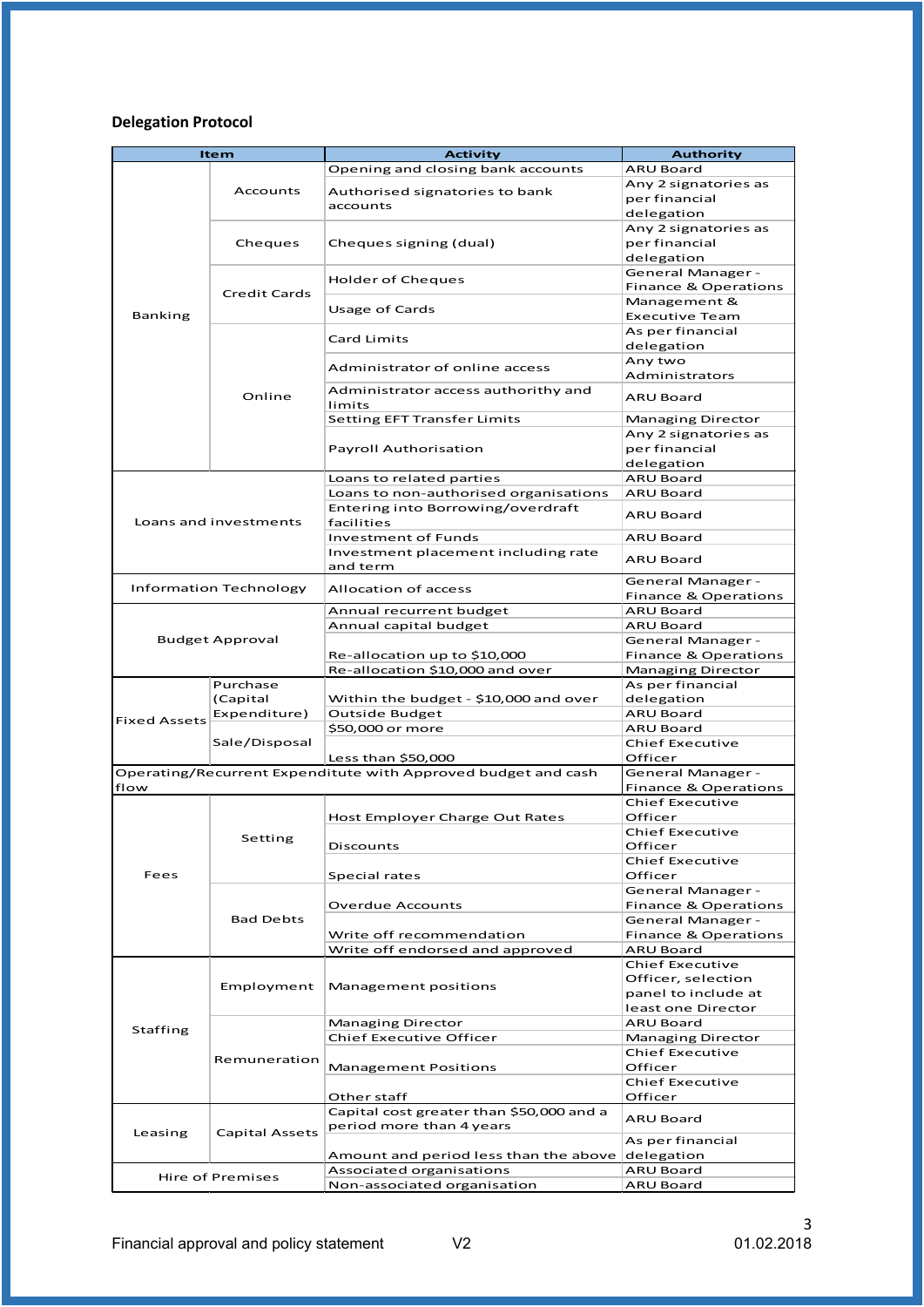The delegation limits apply to the gross cost including GST, but excluding trade-ins, allowances etc. The transaction should be considered in its entirety, not by part payments or instalments falling under the delegation limit.

This policy does not apply to controlled or related entities, and they must develop and maintain their own approval of delegations under authority consistent with their own constitution.

Delegation operates under approved operating budget. If management determines that overall budget needs to be exceeded, then a justification submission must be provided to the ARU Board prior to expenditure taking place in line with authority approval limits.

# **Expenditure approval authorities**

| <b>Staff position</b>                    | <b>Area of expenditure</b>                    | \$ Limit                                            |  |
|------------------------------------------|-----------------------------------------------|-----------------------------------------------------|--|
| <b>Managing Director</b>                 | Capital expenditure >\$50,000 within          | Subject to approval by ARU                          |  |
|                                          | approved budget                               | Board meeting                                       |  |
|                                          | Capital expenditure >\$10,000 and             | Subject to approval by ARU                          |  |
|                                          | <\$50,000 within approved budget              | Board meeting                                       |  |
| <b>Chief Executive Officer</b>           | <b>Staff Appointments</b>                     |                                                     |  |
|                                          | Casual staff contract approvals               | within approved budget                              |  |
|                                          | Payroll and Salary rates                      |                                                     |  |
|                                          | All recurrent expenduture                     |                                                     |  |
|                                          | Capital expenditure or equipment up           |                                                     |  |
| Management Team                          | to \$10,000                                   |                                                     |  |
| General Manager - Finance                | Payroll and Salary rates                      | at the direction of the CEO                         |  |
|                                          | All recurrent expenditure                     | within approved budget                              |  |
| & Operation                              | Capital expenditure up to \$10,000            |                                                     |  |
|                                          | All recurrent expenditure up top limit        |                                                     |  |
| <b>GTO Manager</b>                       | of \$10,000 excluding payroll and staff       | within approved budget                              |  |
|                                          | costs                                         |                                                     |  |
| <b>Business Development</b><br>Manager/s | Approval of payments up to \$1,000            | With approved budget at<br>the direction of the GTO |  |
|                                          |                                               | Manager                                             |  |
| <b>WHS &amp; Human Resources</b>         | Approval of Purchase Orders up to \$500       | within approved budget                              |  |
| Manager                                  |                                               |                                                     |  |
|                                          | Approval of payments in case, via petty       |                                                     |  |
| Accounts staff                           | cash float amount, up to a maximum of<br>\$50 | within approved budget                              |  |

Expenditure included in annual recurrent budget approved by ARU Board;

Michael Wentworth

**Chief Executive Officer**